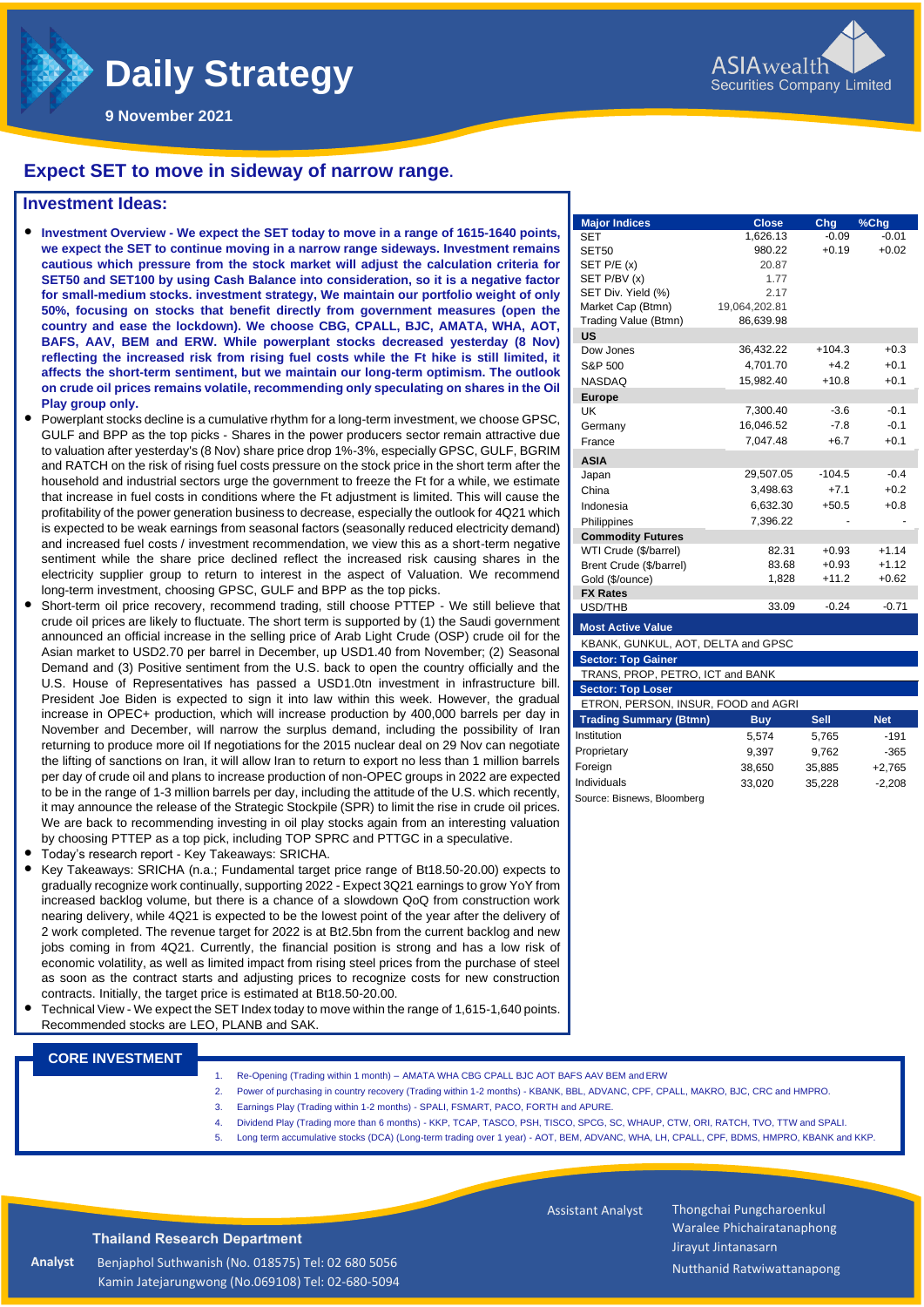



### *Foreign Markets: (InfoQuest)*

- **U.S. stock markets:** The Dow Jones Industrial Average closed at 36,432.22 points, up 104.27 points (+0.29%), the S&P500 closed at 4,701.70 points, up 4.17 points (+0.09%), and the Nasdaq closed at 15,982.36 points, up 10.77 points (+0.07%). The Dow Jones Industrial Average rose, responding to the U.S. Congress approved a USD1tn infrastructure investment bill. This is a measure that will help stimulate the U.S. economy to be stronger. The project will include budget expenditures for the construction of roads, bridges, railways, fundamentals for electric vehicles, high speed internet and many other projects. This will help boost the economy and jobs in the U.S.
- **European stock markets:** The Stoxx Europe 600 index closed at 483.61 points, up 0.17 point (+0.04%). European stock markets rose to new high, driven by rising commodities which fundamental resources and energy stocks led the market higher. Meanwhile, oil prices and base metal prices rose due to an increasing demand trend after the U.S. approved the infrastructure spending law.

### *Commodities: (InfoQuest)*

- **Crude oil prices:** WTI crude for December delivery closed at USD81.93 per barrel, up 66 cents (+0.8%), and Brent crude for January delivery closed at USD83.43 per barrel, up 69 cents (+0.8%). West Texas (WTI) New York futures rose. The positive factor from the U.S. Congress passed the investment in infrastructure bill. This is expected to stimulate the economy and domestic oil demand.
- **Gold price:** COMEX (Commodity Exchange) gold contract for December delivery closed at USD1,828 per ounce, up USD11.2 (+0.62%). New York gold futures rose. This was supported by the depreciation of the U.S. dollar and as a number of central banks, including the Federal Reserve (Fed), have signaled that they will not accelerate interest rate hikes.
- **Coal price:** Coal futures (Newcastle) for December delivery closed at USD164 per ton, up USD10.4 (+6.77%).
- **Freight:** Baltic Dry Index (BDI) closed at 2,718 points, up 3 points (+0.11%).

### *Other News:*

- **SABUY** show a net profit 3Q21 at Bt56.1mn, a 148.7% increase, recognize the revenue sharing and profits Chipsmile-TBSP, supporting 9 months of this year, profits growing 94.7%, reaching Bt136.8mn, ready to announce 6 investment deals business totaling Bt1.58bn. (Kaohoon)
- **SMT** unveils its 2022 plan with a revenue target of Bt3.3bn, an increase of 27% from 2021 which expected to drop 5-7% from the full year target of Bt2,593mn due to strong impact from COVID-19 in the 3Q21, but confident in 4Q21 to recover the highest revenue of the year, also ready to accelerate the closing of at least 2 large customers, confident that they will receive more sales of Bt1,000-2,000mn. (Kaohoon)
- **HENG** shows results in 3Q21 with a 167% increase in net profit after expanding branches to create opportunities for local customers to access funding which supporting outstanding car registration loan portfolio, pushing more yields total loan portfolio reaches Bt8.7bn, and aims to control debt NPLs at the end of the year at 3.5%. (Kaohoon)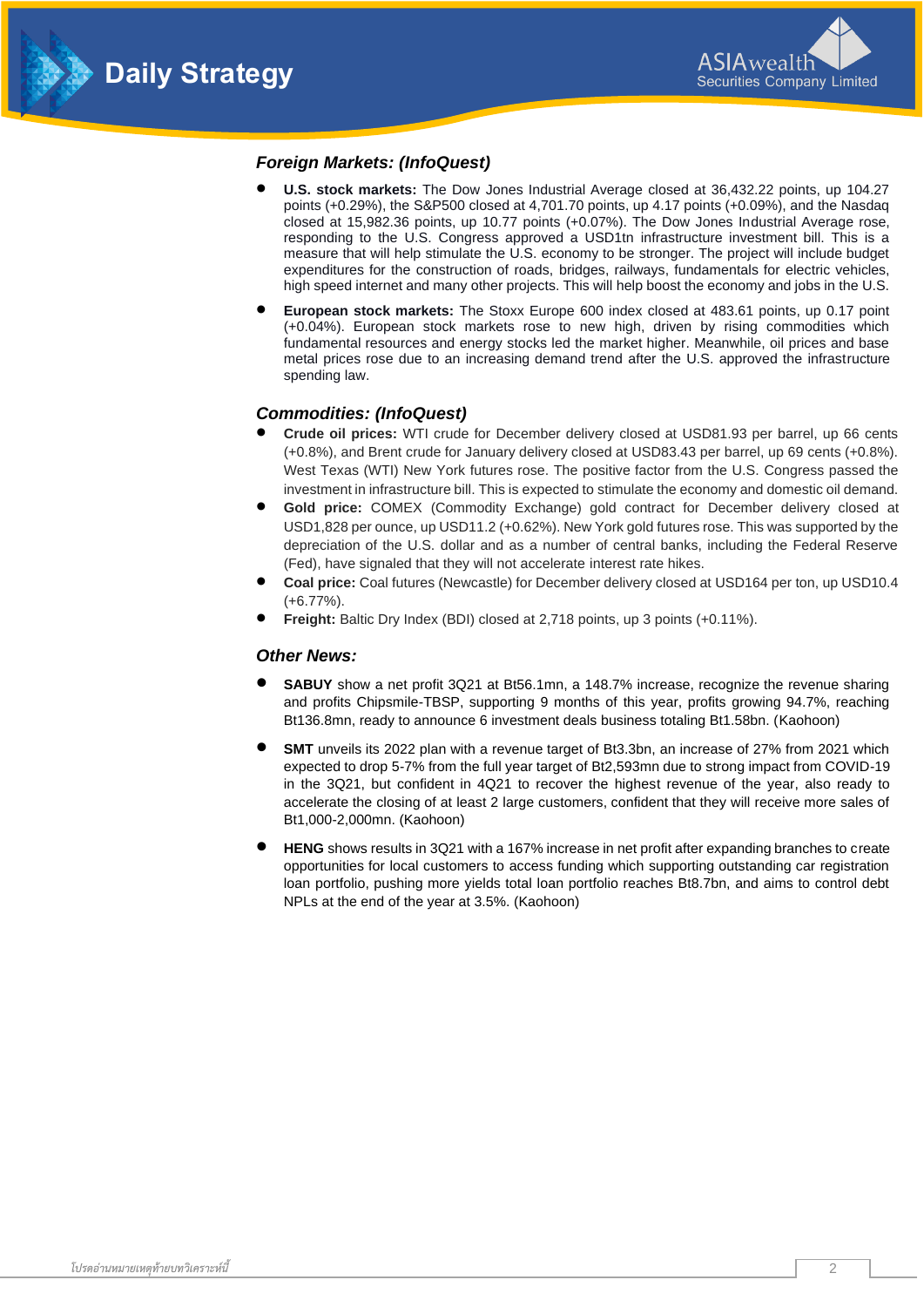# **Daily Strategy**



| Daily Update as of      | 9 Nov 21    |              |           |         |                              |
|-------------------------|-------------|--------------|-----------|---------|------------------------------|
| <b>Commodity</b>        | <b>Unit</b> | <b>Close</b> | Chg       | %Chg    | Impact                       |
| WTI                     | \$/bbl      | 81.27        | 2.46      | 3.1%    | PTTEP, TOP, BCP<br>$\ddot{}$ |
| <b>Brent</b>            | \$/bbl      | 82.74        | 2.20      | 2.7%    | PTTEP, TOP, BCP<br>$+$       |
| <b>Coal Futures</b>     | $$$ /ton    | 163.00       | 8.00      | 5.2%    | <b>BANPU</b><br>$+$          |
| <b>Baltic Dry Index</b> | Point       | 2,718.00     | 3.00      | 0.1%    | PSL, TTA<br>$+$              |
| Gold                    | \$/ounce    | 1,823.60     | 6.90      | 0.4%    |                              |
| Copper                  | \$/ton      | 9,425.00     | $-140.00$ | $-1.5%$ | - KCE, HANA, SVI, DELTA      |
| Sugar                   | Cent/lb     | 0.20         | $-0.00$   | $-0.1%$ | KSL, KTIS, KBS, BRR          |
| Rubber                  | JPY/kg      | 168.80       | $-4.00$   | $-2.3%$ | STA, TRUBB                   |
| <b>Crude Palm Oil</b>   | MYR/ton     | 1,228.50     | $-83.00$  | $-6.3%$ | UVAN, CPI, VPO, LST          |
| Soybean Oil             | Cent/lb     | 58.84        | $-0.64$   | $-1.1%$ | <b>TVO</b>                   |
| Soybean Meal            | $$$ /ton    | 332.50       | $-2.90$   | $-0.9%$ | CPF, GFPT/+TVO<br>$+$        |
| Corn                    | $$$ /ton    | 552.75       | $-6.25$   | $-1.1%$ | CPF, GFPT<br>$\ddot{}$       |
| <b>Dollar Index</b>     | Point       | 94.24        | $-0.09$   | $-0.1%$ | <b>SET</b><br>$+$            |
| <b>VIX Index</b>        | %           | 17.22        | 0.74      | 4.5%    | <b>SET</b>                   |
| <b>US 10 Year Yield</b> | %           | 1.49         | 0.01      | 0.9%    | <b>SET</b><br>$+$            |
| Thai 10 Year Yield      | %           | 1.91         | $-0.00$   | 0.0%    | <b>SET</b>                   |
| <b>Bitcoin Future</b>   | Coin/\$     | 66,700.00    | 5,320.00  | 8.7%    |                              |

**Source: Infoquest, AWS**



**Source: Infoquest, AWS**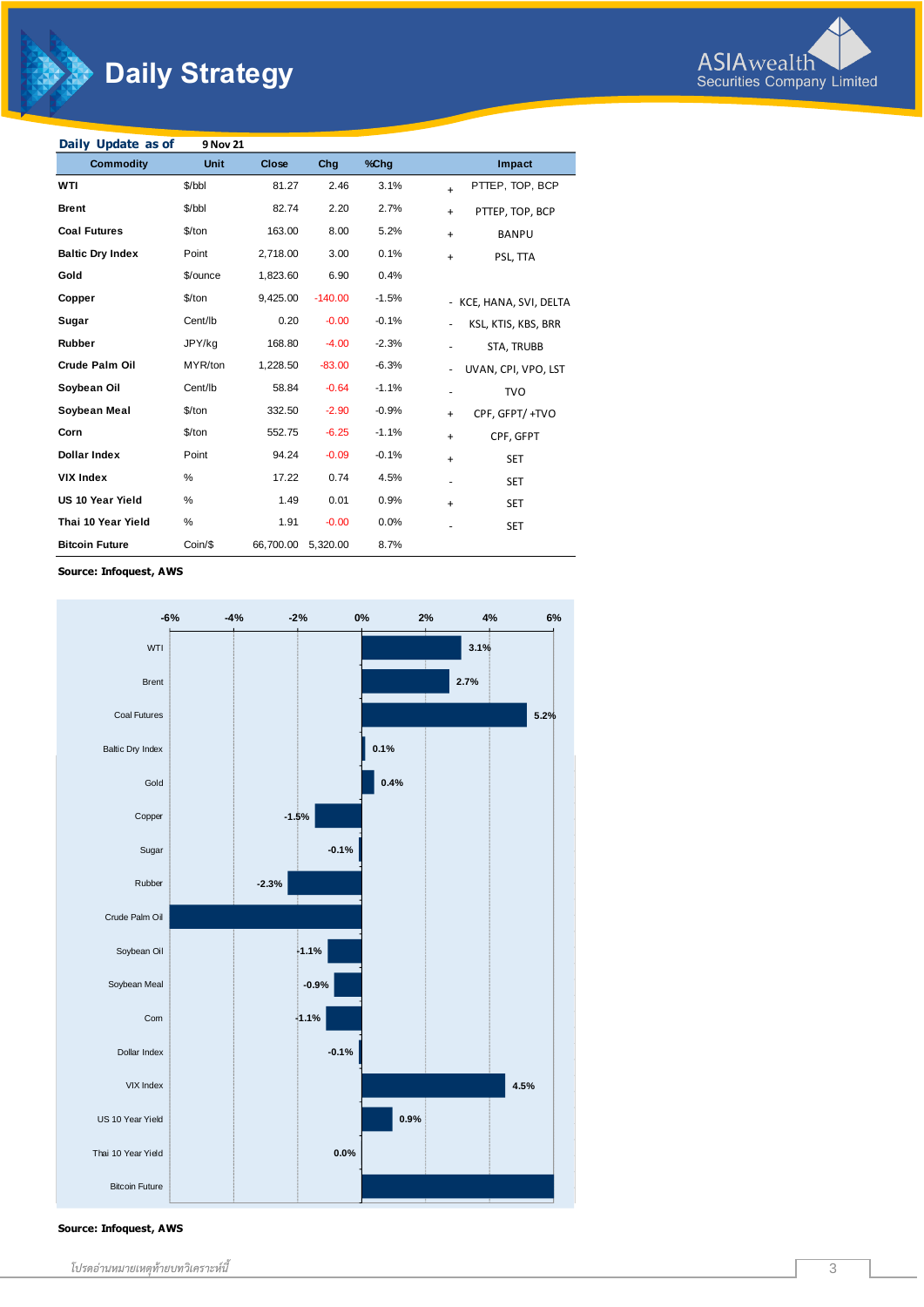



| Date      | <b>Regions</b> | <b>Economic Indicators</b>                     |
|-----------|----------------|------------------------------------------------|
| 9 Nov 21  | US             | Producer Price Index (Oct)                     |
| 10 Nov 21 | US             | Initial Jobless Claims                         |
| 10 Nov 21 | US             | Crude Oil Inventories                          |
| 10 Nov 21 | CН             | Consumer Price Index (Oct)                     |
| 10 Nov 21 | US             | Consumer Price Index excl. Food & Energy (Oct) |
| 11 Nov 21 | CН             | Industrial Production (Oct)                    |
| 12 Nov 21 | US             | JOLTS Job Openings (Sep)                       |
| 12 Nov 21 | US             | Michigan Consumer Sentiment Index (Nov)        |

|                                     |                                 | <b>Nov-21</b>                     |                                                   |                             |
|-------------------------------------|---------------------------------|-----------------------------------|---------------------------------------------------|-----------------------------|
| <b>Mon</b>                          | <b>Tue</b>                      | Wed                               | Thu                                               | Fri                         |
| $\mathbf{1}$                        | $\overline{2}$                  | $\mathbf{3}$                      | $\overline{\mathbf{4}}$                           | $\overline{5}$              |
|                                     | XD<br>UBIS @ 0.20 (18/11/21)    |                                   | XD<br>MC @ 0.20 (25/11/21)                        |                             |
|                                     |                                 |                                   |                                                   |                             |
|                                     |                                 |                                   |                                                   |                             |
|                                     |                                 |                                   |                                                   |                             |
|                                     |                                 |                                   |                                                   |                             |
|                                     |                                 |                                   |                                                   |                             |
|                                     |                                 |                                   |                                                   |                             |
| $\overline{\bf 8}$                  | $\boldsymbol{9}$                | 10                                | 11                                                | 12                          |
|                                     | XD<br>QHPF @ 0.132 (25/11/21)   |                                   | XD<br>DIF @ 0.261 (3/12/21)                       |                             |
|                                     |                                 |                                   | POPF @ 0.247 (3/12/21)                            |                             |
|                                     |                                 |                                   | PPF @ 0.175 (3/12/21)                             |                             |
|                                     |                                 |                                   | RAM @ 0.90 (26/11/21)<br>SIRIP @ 0.0511 (3/12/21) |                             |
|                                     |                                 |                                   | TMILL @ 0.08 (25/11/21)                           |                             |
|                                     |                                 |                                   | TSTE @ 0.06 (26/11/21)                            |                             |
|                                     |                                 |                                   |                                                   |                             |
| 15                                  | 16                              | 17                                | 18                                                | 19                          |
| <b>XD</b><br>CPNCG @ 0.24 (3/12/21) | αx<br>TPRIME @ 0.0951 (3/12/21) | XD<br>INETREIT @ 0.1269 (3/12/21) | αx<br>RCL @ 1.50 (3/12/21)                        | αx<br>DCC @ 0.04 (3/12/21)  |
|                                     |                                 |                                   |                                                   | FTREIT @ 0.169 (2/12/21)    |
|                                     |                                 |                                   |                                                   |                             |
|                                     |                                 |                                   |                                                   |                             |
|                                     |                                 |                                   |                                                   |                             |
|                                     |                                 |                                   |                                                   |                             |
|                                     |                                 |                                   |                                                   |                             |
| $\overline{22}$                     | 23                              | 24                                | 25                                                | 26                          |
|                                     |                                 |                                   |                                                   | XD<br>TNH @ 0.50 (15/12/21) |
|                                     |                                 |                                   |                                                   |                             |
|                                     |                                 |                                   |                                                   |                             |
|                                     |                                 |                                   |                                                   |                             |
|                                     |                                 |                                   |                                                   |                             |
|                                     |                                 |                                   |                                                   |                             |
|                                     |                                 |                                   |                                                   |                             |
| 29                                  | 30                              |                                   |                                                   |                             |
|                                     |                                 |                                   |                                                   |                             |
|                                     |                                 |                                   |                                                   |                             |
|                                     |                                 |                                   |                                                   |                             |
|                                     |                                 |                                   |                                                   |                             |
|                                     |                                 |                                   |                                                   |                             |
|                                     |                                 |                                   |                                                   |                             |
|                                     |                                 |                                   |                                                   |                             |

\*Remark: Stock @ Dividend Baht per Share (Payment Date)

\*\*Remark: Stock @ Existing Share:Stock Dividend (Payment Date)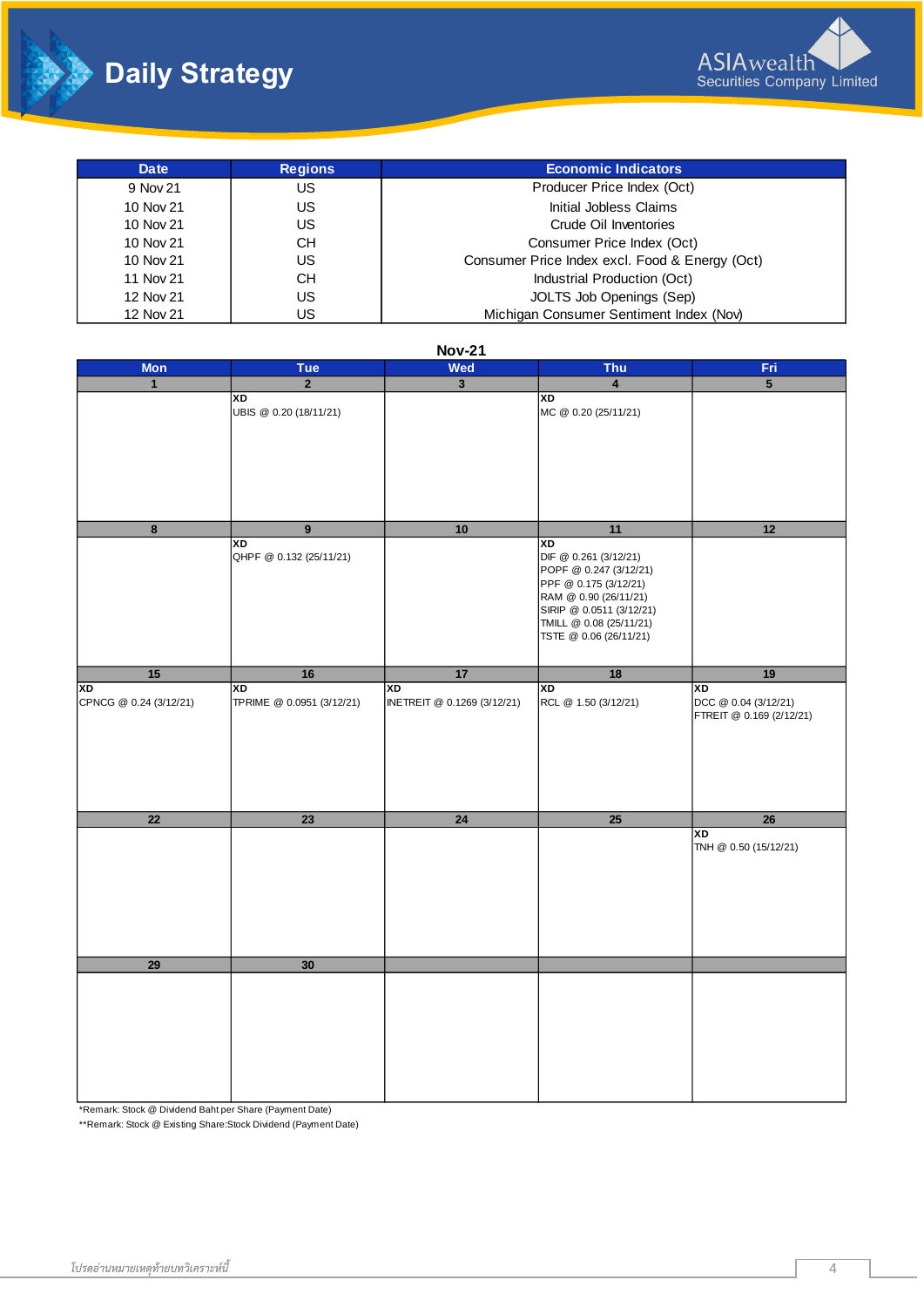

# **Corporate Governance Report Rating (CG Score) as of 24 August 2021**

# **AAAAA**

| AAV           | <b>BCPG</b>   | <b>CM</b>    | <b>EPG</b>    | Ш             | <b>MAKRO</b> | <b>NYT</b>      | <b>PTG</b>     | SCCC          | SPVI          | <b>TIP</b>   | <b>TTCL</b>   |
|---------------|---------------|--------------|---------------|---------------|--------------|-----------------|----------------|---------------|---------------|--------------|---------------|
| <b>ADVANC</b> | <b>BDMS</b>   | <b>CNT</b>   | ETE           | <b>ILINK</b>  | MALEE        | <b>OISHI</b>    | <b>PTT</b>     | SCG           | SSSC          | <b>TIPCO</b> | <b>TTW</b>    |
| AF            | <b>BEC</b>    | COMAN        | <b>FNS</b>    | <b>INTUCH</b> | MBK          | <b>ORI</b>      | PTTEP          | <b>SCN</b>    | <b>SST</b>    | <b>TISCO</b> | TU            |
| <b>AIRA</b>   | BEM           | COTTO        | <b>FPI</b>    | <b>IRPC</b>   | <b>MBKET</b> | <b>OTO</b>      | <b>PTTGC</b>   | <b>SDC</b>    | <b>STA</b>    | TK           | <b>TVD</b>    |
| AKP           | <b>BGRIM</b>  | CPALL        | <b>FPT</b>    | <b>IVL</b>    | MC.          | PAP             | <b>PYLON</b>   | <b>SEAFCO</b> | <b>SUSCO</b>  | TKT          | TVI           |
| AKR           | BIZ           | CPF          | <b>FSMART</b> | JKN           | <b>MCOT</b>  | <b>PCSGH</b>    | Q-CON          | <b>SEAOIL</b> | <b>SUTHA</b>  | TMILL        | <b>TVO</b>    |
| <b>ALT</b>    | BKI           | CPI          | GBX           | JSP           | <b>METCO</b> | <b>PDJ</b>      | QH             | SE-ED         | SVI           | <b>TNDT</b>  | <b>TWPC</b>   |
| AMA           | <b>BLA</b>    | <b>CPN</b>   | GC            | <b>JWD</b>    | <b>MFEC</b>  | PG              | QTC            | <b>SELIC</b>  | <b>SYMC</b>   | TNL          | U             |
| AMATA         | <b>BOL</b>    | CSS          | GCAP          | ĸ             | <b>MINT</b>  | PHOL            | <b>RATCH</b>   | <b>SENA</b>   | <b>SYNTEC</b> | <b>TOA</b>   | <b>UAC</b>    |
| AMATAV        | <b>BPP</b>    | <b>DELTA</b> | GEL           | <b>KBANK</b>  | <b>MONO</b>  | <b>PLANB</b>    | <b>RS</b>      | <b>SIRI</b>   | TACC          | TOP          | <b>UBIS</b>   |
| <b>ANAN</b>   | BRR           | <b>DEMCO</b> | <b>GFPT</b>   | <b>KCE</b>    | <b>MOONG</b> | <b>PLANET</b>   | S              | SIS           | <b>TASCO</b>  | TPBI         | <b>UV</b>     |
| <b>AOT</b>    | <b>BTS</b>    | <b>DRT</b>   | GGC           | <b>KKP</b>    | <b>MSC</b>   | PLAT            | <b>S&amp;J</b> | <b>SITHAI</b> | <b>TCAP</b>   | <b>NQT</b>   | VGI           |
| AP            | <b>BWG</b>    | <b>DTAC</b>  | <b>GPSC</b>   | KSL           | <b>MTC</b>   | <b>PORT</b>     | <b>SAAM</b>    | <b>SMK</b>    | TFMAMA        | TRC          | VIH           |
| ARIP          | CENTEL        | <b>DUSIT</b> | <b>GRAMMY</b> | <b>KTB</b>    | <b>NCH</b>   | <b>PPS</b>      | <b>SABINA</b>  | <b>SMPC</b>   | <b>THANA</b>  | <b>TRUE</b>  | WACOAL        |
| <b>ARROW</b>  | <b>CFRESH</b> | DV8          | <b>GUNKUL</b> | KTC           | <b>NCL</b>   | PR <sub>9</sub> | <b>SAMART</b>  | <b>SNC</b>    | THANI         | TSC          | WAVE          |
| ASP           | <b>CHEWA</b>  | EA           | <b>HANA</b>   | LANNA         | <b>NEP</b>   | PREB            | SAMTEL         | SONIC         | THCOM         | TSR          | <b>WHA</b>    |
| <b>BAFS</b>   | <b>CHO</b>    | <b>EASTW</b> | <b>HARN</b>   | LH.           | NKI          | <b>PRG</b>      | <b>SAT</b>     | <b>SORKON</b> | <b>THG</b>    | <b>TSTE</b>  | WHAUP         |
| <b>BANPU</b>  | CIMBT         | <b>ECF</b>   | <b>HMPRO</b>  | LHFG          | <b>NOBLE</b> | <b>PRM</b>      | <b>SC</b>      | SPALI         | THIP          | TSTH         | <b>WICE</b>   |
| BAY           | СK            | ECL          | ICC.          | <b>LIT</b>    | NSI          | <b>PSH</b>      | <b>SCB</b>     | <b>SPI</b>    | <b>THRE</b>   | TTA          | <b>WINNER</b> |
| <b>BCP</b>    | <b>CKP</b>    | EGCO         | ICHI          | LPN           | <b>NVD</b>   | PSL             | SCC            | <b>SPRC</b>   | THREL         | TTB          |               |

## **AAAA**

| 2S            | <b>ASIAN</b> | <b>CEN</b>   | <b>DDD</b>    | GPI           | <b>JMART</b> | <b>MAJOR</b>  | <b>PATO</b>  | S <sub>11</sub> | <b>SPA</b>    | TEAM        | TPOLY        | WP         |
|---------------|--------------|--------------|---------------|---------------|--------------|---------------|--------------|-----------------|---------------|-------------|--------------|------------|
| ABM           | ASIMAR       | CGH          | <b>DOD</b>    | <b>GULF</b>   | <b>JMT</b>   | MBAX          | PB           | SALEE           | <b>SPC</b>    | TEAMG       | <b>TPS</b>   | XO         |
| ACE           | ASK          | CHARAN       | <b>DOHOME</b> | <b>GYT</b>    | <b>KBS</b>   | MEGA          | <b>PDG</b>   | SAMCO           | SPCG          | TFG         | tritn        | <b>XPG</b> |
| ACG           | ASN          | CHAYO        | <b>EASON</b>  | <b>HPT</b>    | <b>KCAR</b>  | META          | <b>PDI</b>   | <b>SANKO</b>    | SR.           | TGH         | <b>TRT</b>   | YUASA      |
| ADB           | ATP30        | <b>CHG</b>   | EE            | <b>HTC</b>    | KGI          | MFC           | <b>PICO</b>  | <b>SAPPE</b>    | <b>SRICHA</b> | TIGER       | TRU          | ZEN        |
| <b>AEONTS</b> | <b>AUCT</b>  | CHOTI        | ERW           | ICN           | KIAT         | MGT           | PIMO         | SAWAD           | <b>SSC</b>    | TITLE       | TSE          | ZIGA       |
| AGE           | AWC          | CHOW         | <b>ESTAR</b>  | <b>IFS</b>    | KOOL         | MILL          | <b>PJW</b>   | SCI             | SSF           | TKN         | TVT          |            |
| AH            | AYUD         | СI           | FE.           | <b>ILM</b>    | KTIS         | <b>MITSIB</b> | PL           | <b>SCP</b>      | <b>STANLY</b> | TKS         | <b>TWP</b>   |            |
| AHC           | B            | CIG.         | <b>FLOYD</b>  | IMH.          | <b>KWC</b>   | МK            | <b>PM</b>    | <b>SE</b>       | STI           | TM          | <b>UEC</b>   |            |
| AIT           | BA           | <b>CMC</b>   | FN            | <b>INET</b>   | <b>KWM</b>   | <b>MODERN</b> | <b>PPP</b>   | <b>SFP</b>      | <b>STOWER</b> | <b>TMC</b>  | <b>UMI</b>   |            |
| ALLA          | BAM          | <b>COLOR</b> | <b>FORTH</b>  | <b>INSURE</b> | L&E          | MTI           | <b>PRIN</b>  | SGF             | <b>STPI</b>   | TMD         | <b>UOBKH</b> |            |
| AMANAH        | BBL          | COM7         | <b>FSS</b>    | <b>IRC</b>    | LALIN        | MVP           | <b>PRINC</b> | <b>SHR</b>      | <b>SUC</b>    | TMI         | <b>UP</b>    |            |
| <b>AMARIN</b> | <b>BFIT</b>  | CPL          | FTE.          | <b>IRCP</b>   | LDC.         | <b>NETBAY</b> | <b>PSTC</b>  | <b>SIAM</b>     | <b>SUN</b>    | TMT         | <b>UPF</b>   |            |
| <b>APCO</b>   | <b>BGC</b>   | <b>CRC</b>   | <b>FVC</b>    | ΙT            | <b>LHK</b>   | <b>NEX</b>    | PT           | <b>SINGER</b>   | <b>SYNEX</b>  | TNITY       | <b>UPOIC</b> |            |
| <b>APCS</b>   | <b>BJC</b>   | CRD          | <b>GENCO</b>  | <b>ITD</b>    | LOXLEY       | <b>NINE</b>   | QLT          | <b>SKE</b>      |               | TNP         | UT           |            |
| APURE         | <b>BJCHI</b> | CSC          | <b>GJS</b>    | ITEL          | LPH          | <b>NTV</b>    | <b>RCL</b>   | <b>SKR</b>      | TAE           | TNR         | <b>UTP</b>   |            |
| AQUA          | <b>BROOK</b> | <b>CSP</b>   | GL            | J             | LRH          | <b>NWR</b>    | <b>RICHY</b> | SKY             | <b>TAKUNI</b> | TOG         | VL           |            |
| ASAP          | <b>BTW</b>   | <b>CWT</b>   | <b>GLAND</b>  | JAS           | LST          | OCC           | <b>RML</b>   | <b>SMIT</b>     | TBSP          | TPA         | <b>VNT</b>   |            |
| ASEFA         | <b>BYD</b>   | DCC          | <b>GLOBAL</b> | <b>JCK</b>    | M            | OGC           | <b>RPC</b>   | <b>SMT</b>      | TCC.          | TPAC        | <b>VPO</b>   |            |
| ASIA          | CBG          | DCON         | <b>GLOCON</b> | <b>JCKH</b>   | <b>MACO</b>  | <b>OSP</b>    | RWI          | SNP             | TCMC          | <b>TPCS</b> | <b>WIIK</b>  |            |

# **AAA**

| 7UP           | BGT          | CMAN             | GTB           | KYE          | <b>NOVA</b> | PTL          | <b>SPG</b>  | TTI          |
|---------------|--------------|------------------|---------------|--------------|-------------|--------------|-------------|--------------|
| A             | BН           | CMO              | HTECH         | LEE          | <b>NPK</b>  | RBF          | SQ          | <b>TYCN</b>  |
| ABICO         | <b>BIG</b>   | <b>CMR</b>       | HUMAN         | <b>MATCH</b> | NUSA        | RJH          | SSP         | <b>UKEM</b>  |
| AJ            | BKD          | CPT              | <b>IHL</b>    | MATI         | OCFAN       |              | ROJNA STARK | UMS          |
| ALL           | BLAND        | <b>CPW</b>       | <b>INOX</b>   | M-CHAI       | PAF         | <b>RP</b>    | <b>STC</b>  | VCOM         |
| ALUCON        | <b>BM</b>    | CRANE            | <b>INSET</b>  | MCS          | PF          | RPH          |             | SUPER VRANDA |
| AMC           | BR           | CSR              | IP            | MDX          | PK          | <b>RSP</b>   | SVOA        | WIN          |
| APP           | <b>BROCK</b> | D                | <b>JTS</b>    | <b>MJD</b>   | PLE         | SF           | TC          | WORK         |
| ARIN          | <b>BSBM</b>  | EKH              | JUBILE        | MORE         | PMTA        | SFLEX        | TCCC        | WPH          |
| AS            | <b>BSM</b>   | EP               | KASET         | MUD          | POST        | SGP          | THMU        |              |
| AU            | <b>BTNC</b>  | ESS <sub>0</sub> | <b>KCM</b>    | ΝC           | PPM         | <b>SISB</b>  | TNH         |              |
| <b>B52</b>    | CAZ          | <b>FMT</b>       | KKC           | <b>NDR</b>   | PRAKIT      | <b>SKN</b>   | TOPP        |              |
| BC            | CCP          | GIFT             | <b>KUMWEL</b> | <b>NER</b>   | PRECHA      | <b>SLP</b>   | TPCH        |              |
| <b>BCH</b>    | CGD          | <b>GREEN</b>     | <b>KUN</b>    | <b>NFC</b>   | PRIME       | <b>SMART</b> | TPIPP       |              |
| <b>BEAUTY</b> | CITY         | GSC              | <b>KWG</b>    | <b>NNCL</b>  | PROUD       | SOLAR TPLAS  |             |              |

| Score      | Range Number of Logo | <b>Description</b> |
|------------|----------------------|--------------------|
| $90 - 100$ | AAAAA                | <b>Excellent</b>   |
| $80 - 89$  | ΔΔΔ                  | Very Good          |
| $70 - 79$  |                      | Good               |
| $60 - 69$  |                      | Satisfactory       |
| $50 - 59$  |                      | Pass               |
| Below 50   | No logo given        | NA                 |

### **Corporate Governance Report (CGR)**

The disclosure of the survey result of the Thai Institute of Directors Association ("IOD") regarding corporate governance is made pursuant to the policy of the Office of the Securities and Exchange Commission. The survey of the IOD is based on the info*r*mation of a company listed on the Stock Exchange of Thailand and the Market for Alternative Investment disclosed to the public and able to be accessed by a general public investor. The result, therefore, is from the perspective of a third party. It is not an evaluation of operation and is not based on inside information. The survey result is as of the date appearing in the Corporate Governance Report of Thai Listed Companies. As a result, the survey result may be changed after that date, Asia wealth Securities Company Limited does not confirm nor certify the accuracy of such survey result.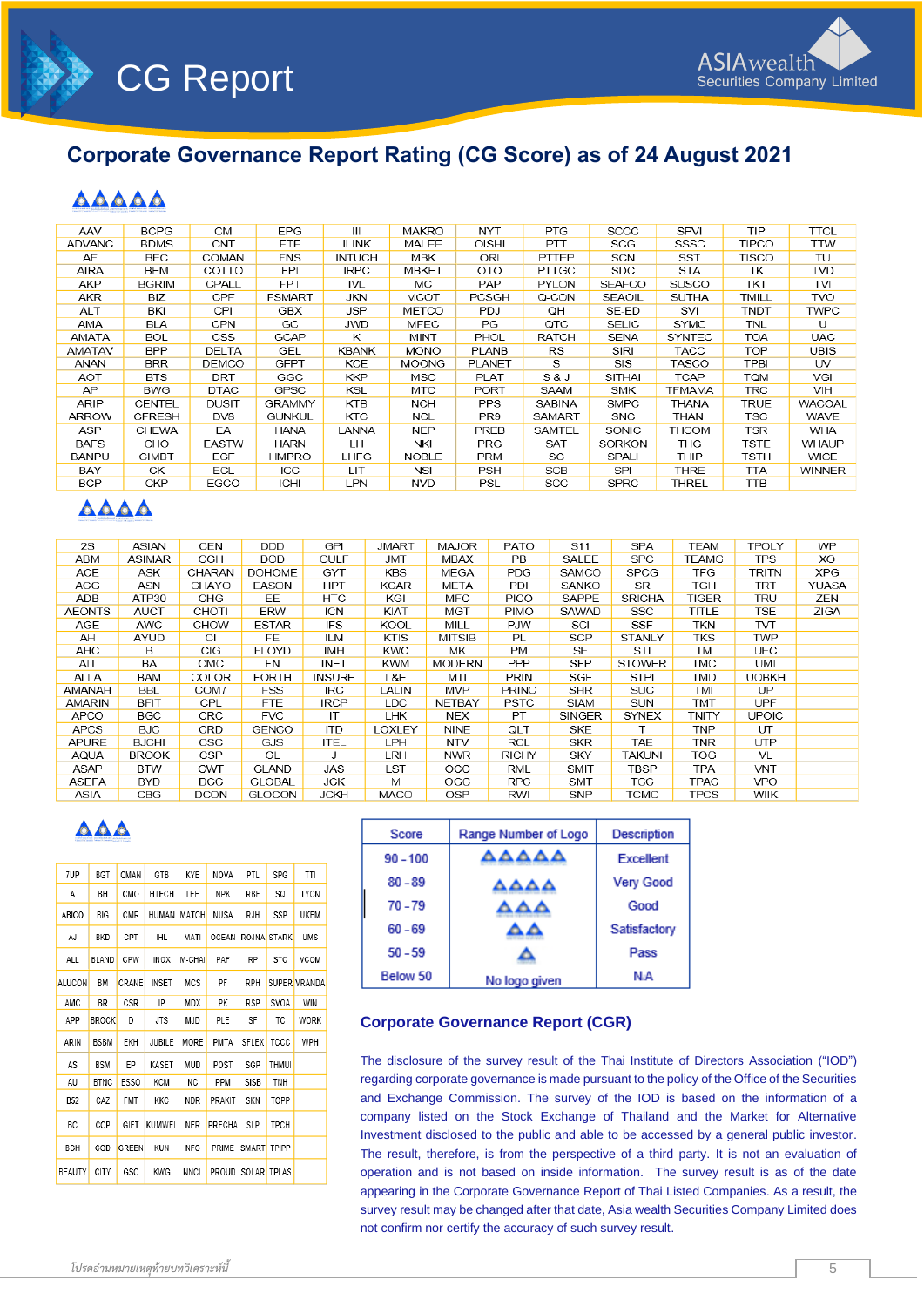

# **Anti-Corruption Progress Indicator (as of 24 August 2021)**

# **Certified**

| 2S            | <b>BANPU</b>  | CGH          | <b>DTAC</b>   | GCAP          | <b>INSURE</b> | L&E          | <b>MSC</b>   | <b>PCSGH</b>  | <b>PROS</b>  | SC            | <b>SORKON</b> | TCAP          | tnity | <b>TWPC</b>   |
|---------------|---------------|--------------|---------------|---------------|---------------|--------------|--------------|---------------|--------------|---------------|---------------|---------------|-------|---------------|
| <b>ADVANC</b> | BAY           | CHEWA        | <b>DUSIT</b>  | GEL           | <b>INTUCH</b> | LANNA        | <b>MTC</b>   | <b>PDG</b>    | <b>PSH</b>   | <b>SCB</b>    | <b>SPACK</b>  | TCMC          | TNL   | U             |
| AF            | BBL           | CHOTI        | ЕA            | GFPT          | IRC           | LHFG         | MTI          | PDI           | PSL          | SCC           | SPALI         | TFG           | TNP   | UBIS          |
| Al            | <b>BCH</b>    | <b>CHOW</b>  | EASTW         | GGC           | <b>IRPC</b>   | LHK          | <b>NBC</b>   | <b>PDJ</b>    | <b>PSTC</b>  | SCCC          | <b>SPC</b>    | TFI           | TNR   | UEC           |
| AIE           | <b>BCP</b>    | CIG          | ECL           | GJS           | ITEL          | LPN          | <b>NEP</b>   | PE            | PT           | SCG           | SPI           | <b>TFMAMA</b> | TOG   | <b>UKEM</b>   |
| AIRA          | <b>BCPG</b>   | CIMBT        | <b>EGCO</b>   | GPI           | IVL           | LRH          | <b>NINE</b>  | PG            | PTG          | SCN           | <b>SPRC</b>   | TGH           | TOP   | <b>UOBKH</b>  |
| AKP           | <b>BGC</b>    | СM           | EP            | GPSC          | <b>JKN</b>    | M            | NKI          | PHOL          | PTT          | <b>SEAOIL</b> | <b>SRICHA</b> | thani         | TOPP  | <b>UPF</b>    |
| AMA           | <b>BGRIM</b>  | CMC          | <b>EPG</b>    | <b>GSTEEL</b> | K             | <b>MAKRO</b> | <b>NMG</b>   | PК            | PTTGC        | SE-ED         | <b>SSF</b>    | THCOM         | TPA   | UV            |
| AMANAH        | <b>BJCHI</b>  | COM7         | ERW           | GUNKUL        | KASET         | MALEE        | <b>NNCL</b>  | PL            | <b>PYLON</b> | <b>SELIC</b>  | <b>SSP</b>    | THIP          | TPP   | VGI           |
| AMATA         | BKI           | COTTO        | <b>ESTAR</b>  | HANA          | <b>KBANK</b>  | MBAX         | <b>NOBLE</b> | <b>PLANB</b>  | Q-CON        | <b>SENA</b>   | SSSC          | THRE          | TRU   | VIH           |
| AMATAV        | BLA           | CPALL        | ETE           | <b>HARN</b>   | <b>KBS</b>    | MBK          | <b>NOK</b>   | <b>PLANET</b> | QH           | SGP           | <b>SST</b>    | THREL         | TRUE  | <b>VNT</b>    |
| AP            | <b>BPP</b>    | <b>CPF</b>   | <b>FE</b>     | <b>HEMP</b>   | <b>KCAR</b>   | MBKET        | <b>NSI</b>   | <b>PLAT</b>   | QLT          | <b>SINGER</b> | <b>STA</b>    | <b>TIDLOR</b> | TSC   | <b>WACOAL</b> |
| <b>APCS</b>   | <b>BROOK</b>  | CPI          | <b>FNS</b>    | HMPRO         | <b>KCE</b>    | МC           | <b>NWR</b>   | PM            | QTC          | <b>SIRI</b>   | <b>SUSCO</b>  | TIP           | TSTE  | WHA           |
| AQUA          | <b>BRR</b>    | CPN          | <b>FPI</b>    | HTC           | KGI           | MCOT         | OCC          | <b>PPP</b>    | <b>RML</b>   | SITHAI        | SVI           | TIPCO         | TSTH  | WHAUP         |
| ARROW         | BSBM          | CSC          | <b>FPT</b>    | ICC           | <b>KKP</b>    | META         | OCEAN        | <b>PPPM</b>   | RWI          | <b>SKR</b>    | <b>SYMC</b>   | TISCO         | TTB   | WICE          |
| ASK           | <b>BTS</b>    | <b>DCC</b>   | <b>FSMART</b> | ICHI          | KSL           | <b>MFC</b>   | OGC          | PPS           | S & J        | SMIT          | <b>SYNTEC</b> | TKS           | TTCL  | WIIK          |
| AYUD          | <b>BWG</b>    | DELTA        | FSS           | IFEC          | KTB           | MFEC         | ORI          | <b>PREB</b>   | SAAM         | <b>SMK</b>    | TAE           | ТКТ           | TU    | XO            |
| B             | CEN           | DEMCO        | <b>FTE</b>    | IFS           | KTC           | MINT         | PAP          | PRG           | SABINA       | <b>SMPC</b>   | TAKUNI        | TMD           | TVD   | ZEN           |
| <b>BAFS</b>   | CENTEL        | <b>DIMET</b> | GBX           | <b>ILINK</b>  | <b>KWC</b>    | <b>MONO</b>  | PATO         | <b>PRINC</b>  | <b>SAPPE</b> | <b>SNC</b>    | TASCO         | TMILL         | TVI   |               |
| <b>BAM</b>    | <b>CFRESH</b> | DRT          | GC            | INET          | <b>KWG</b>    | <b>MOONG</b> | PB           | <b>PRM</b>    | SAT          | <b>SNP</b>    | TBSP          | TMT           | TVO   |               |

# **Declared**

| 7UP    | <b>ASIAN</b> | <b>BKD</b> | CRC.   | EKH         | <b>GULF</b> | JR         | LDC.         | MILL       | NUSA            | <b>RS</b> | <b>SCM</b> | STECH      | TTA         | <b>YUASA</b> |
|--------|--------------|------------|--------|-------------|-------------|------------|--------------|------------|-----------------|-----------|------------|------------|-------------|--------------|
| ABICO, | AWC          | CPL        | DOHOME | ETC         | Ш           | <b>KEX</b> | <b>MAJOR</b> | <b>NCL</b> | <b>PIMO</b>     | SAK       | SIS        | SUPER I    | <b>VCOM</b> | ZIGA         |
| APCO   | BEC          | <b>CPW</b> | ECF    | <b>EVER</b> | <b>INOX</b> | KUMWEL     | <b>MATCH</b> | NRF        | PR <sub>9</sub> | SCGP      | STAR       | <b>TOM</b> | <b>WIN</b>  |              |

## **Anti-Corruption Progress Indicator**

The disclosure of the Anti-Corruption Progress Indicators of a listed company on the Stock Exchange of Thailand, which is assessed by Thaipat Institute, is made in order to comply with the policy and sustainable development plan for the listed companies of the Office of the Securities and Exchange Commission. Thaipat Institute made this assessment based on the information received from the listed company, as stipulated in the form for the assessment of Anti-corruption which refers to the Annual Registration Statement (Form 56-1), Annual Report (Form 5 6 - 2 ), or other relevant documents or reports of such listed company. The assessment result is therefore made from the perspective of Thaipat Institute that is a third party. It is not an assessment of operation and is not based on any inside information.

Since this assessment is only the assessment result as of the date appearing in the assessment result, it may be changed after that date or when there is any change to the relevant information. Nevertheless, AWS does not confirm, verify, or certify the accuracy and completeness of the assessment result.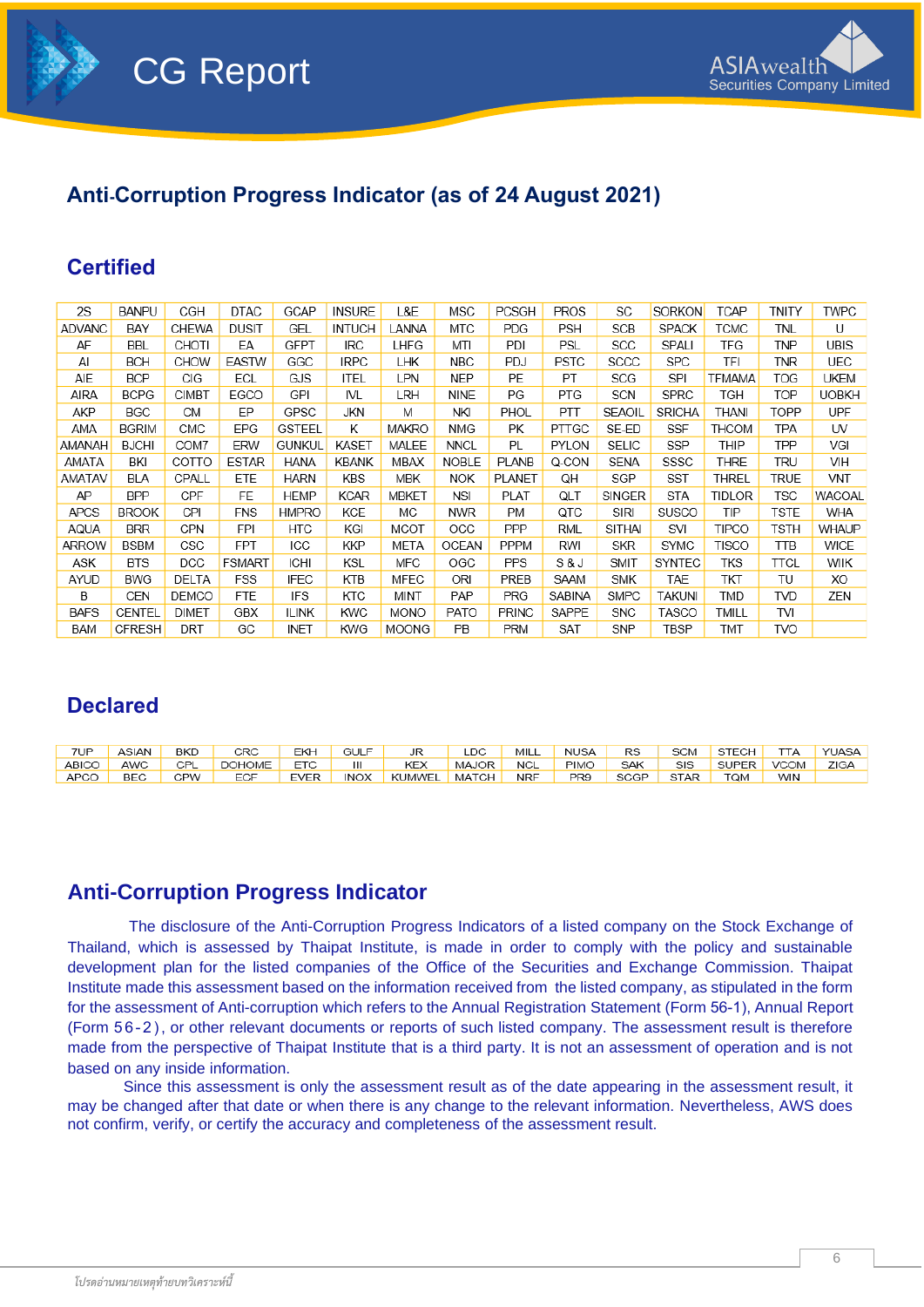



### **Definition of Ratings**

| Equity:            |                                                                                                                                                                                                           |
|--------------------|-----------------------------------------------------------------------------------------------------------------------------------------------------------------------------------------------------------|
| <b>BUY</b>         | "BUY" The current price is lower than intrinsic value with 10% return expected.                                                                                                                           |
| <b>TRADING</b>     | "TRADING" The current price is lower than intrinsic value with an expected return of 0% - 10%.                                                                                                            |
| <b>TRADING BUY</b> | "TRADING BUY" There are issues that have a positive effect on the share price in the short-term or it is likely<br>to revise earnings estimate although the current price is higher than intrinsic value. |
| <b>SELL</b>        | "SELL" The current price is higher than intrinsic value.                                                                                                                                                  |
| Sector:            |                                                                                                                                                                                                           |
| <b>OVERWEIGHT</b>  | "OVERWEIGHT" due to expecting higher returns than the market.                                                                                                                                             |
| <b>NEUTRAL</b>     | "NEUTRAL" due to the expected return that is equal to the market.                                                                                                                                         |

**UNDERWEIGHT** "UNDERWEIGHT" due to expecting lower returns than the market.

### **Research Department**

| <b>Benjaphol Suthwanish</b>       | <b>Head of Research</b>  | Strategist, Energy,<br>Petrochemical,<br><b>Transportation</b> | Benjaphol.su@asiawealth.co.th | 02 680-5056 |
|-----------------------------------|--------------------------|----------------------------------------------------------------|-------------------------------|-------------|
| Kamin Jatejarungwong              | Fundamental<br>Analyst   | Banking, Finance                                               | Kamin.ja@asiawealth.co.th     | 02-680-5094 |
| <b>Waralee Phichairatanaphong</b> | <b>Assistant Analyst</b> | Health Care, Commerce,<br>F&B                                  |                               |             |
| <b>Thongchai Pungcharoenkul</b>   | <b>Assistant Analyst</b> | Property Development, ICT                                      |                               |             |
| Jirayut Jintanasarn               | <b>Assistant Analyst</b> | Small cap, MAI                                                 |                               |             |
| <b>Nutthanid Ratwiwattanapong</b> | <b>Assistant Analyst</b> | Electronic Components,<br>Automotive, MAI                      |                               |             |
| <b>Thanaporn Khukriangkai</b>     | Research Support         |                                                                |                               |             |

This Report has been prepared by Asia Wealth Securities Company Limited ("AWS"). The information in here has been obtained from sources believed to be reliable and accurate, but AWS makes no representation as to the accuracy and completeness of such information. Information and opinions expressed herein are subject to change without notice. AWS does not accept any liability for any loss or damage of any king arising out of the use of such information or opinions in this report. Before making your own independent decision to invest or enter into transaction, investors should study this report carefully and should review information relating. All rights are reserved. This report may not be reproduced, distributed or published by any person in any manner for any purpose without permission of AWS. Investment in securities has risks. Investors are advised to consider carefully before making investment decisions.